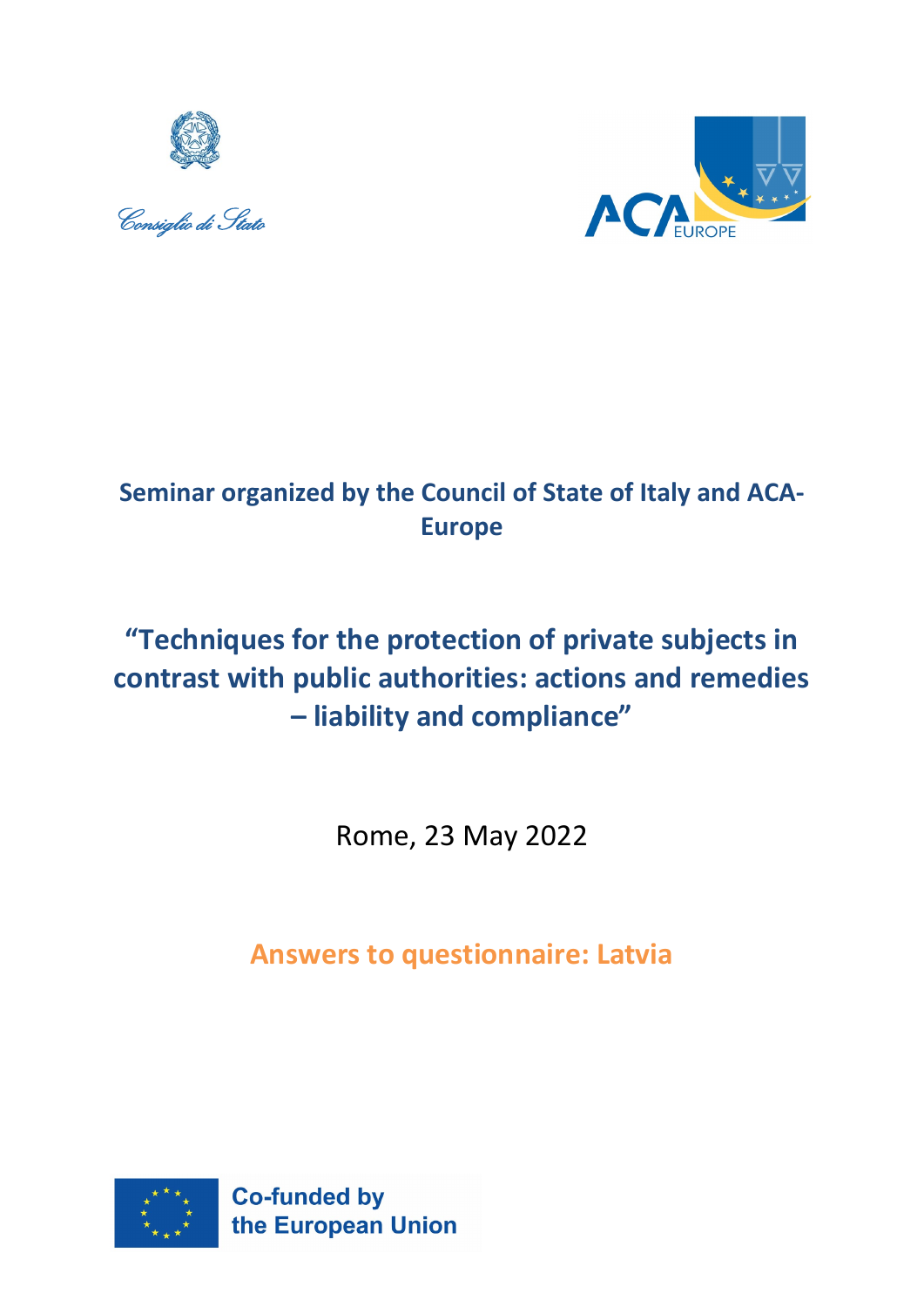



#### **"TECHNIQUES FOR THE PROTECTION OF PRIVATE SUBJECTS IN CONTRAST WITH PUBLIC AUTHORITIES: ACTIONS AND REMEDIES - LIABILITY AND COMPLIANCE".**

#### **INTRODUCTION**

The seminar will analyse the types of actions that can be brought before the administrative judge: action of annulment, action of declaration and action of condemnation. With particular reference to the latter, the seminar will focus on compensatory measures, including damages for loss of opportunity and damages as a result of delay.

The seminar also intends to examine the possibility of any and eventual special or fast-track procedure, for introductory terms and methods which pertain to certain subjects under consideration, for example, for their economic or political relevance, such as those to be found in the sphere of public contracts (see also transversal analysis).

The aim of this questionnaire and of the subsequent seminar is to provide a wider comprehension of the similarities and differences that exist among the various legal systems of the member States insofar as they apply to the situations to be dealt with by the administrative court, paying particular attention to the content and subject matter of the relative rulings.

#### **SESSION I**

#### **LEGAL PROCEEDINGS THAT CAN BE BROUGHT BEFORE THE ADMINISTRATIVE COURT**

- **1. In your legal system, which judges are competent to pronounce on disputes in which one of the parties is the public administration?**
	- An ordinary judge
	- An administrative judge
	- A judge who deals with special areas
	- **Others**

According to Section 7 of Law On Judicial Power the administrative courts shall exercise control over an activity of the executive power which relates to the lawfulness and validity of a specific public law relation.

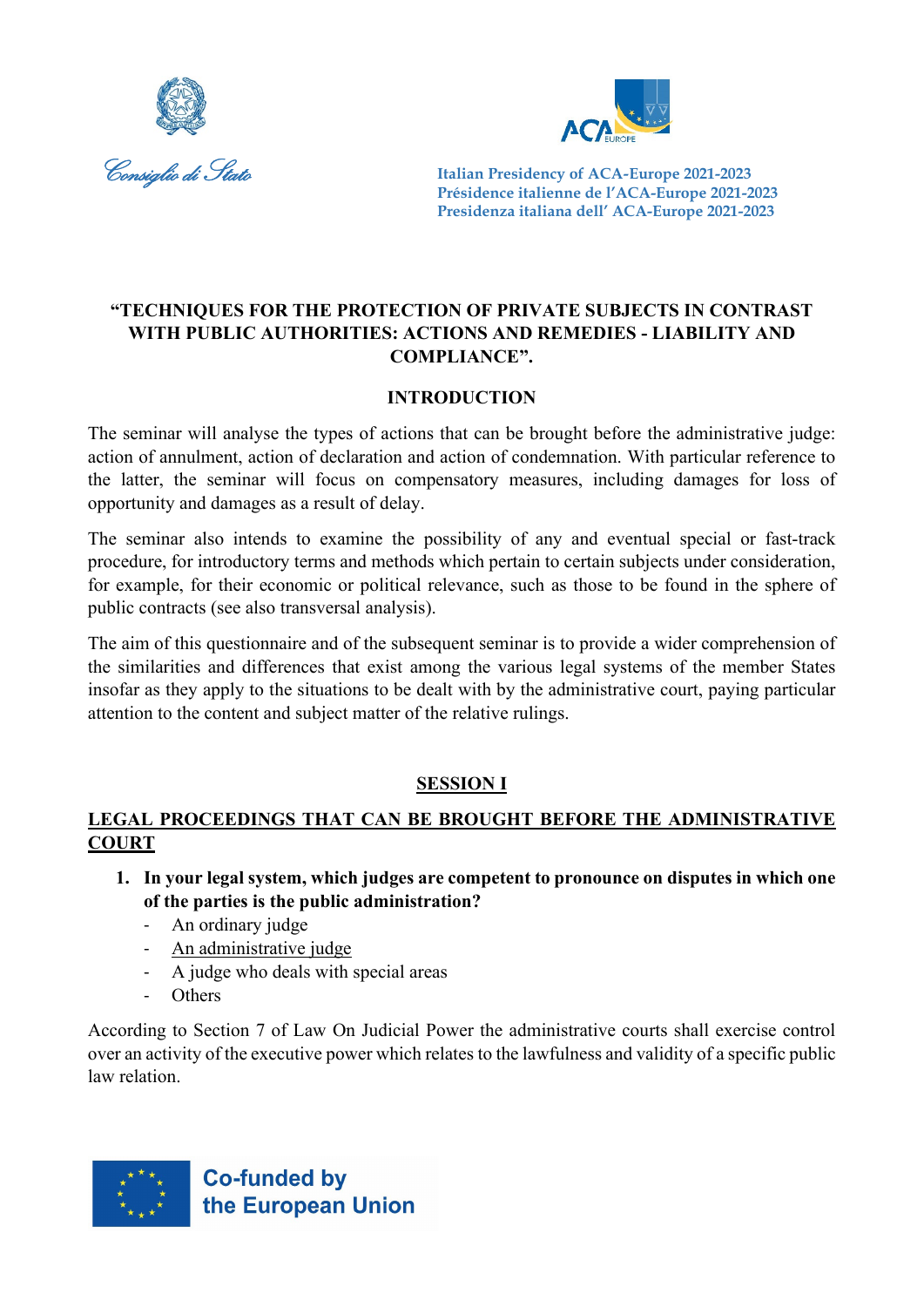



- **2. Which actions can be brought before the administrative court in view of the exercise of administrative powers?**
	- Annulment of administrative acts
	- action of condemnation
	- Other actions

If you have replied 'other actions', please clarify which.

According to Administrative Procedure Law actions may be submitted regarding:

- 1) the issue, setting aside (setting aside in full or in part, including amendment) or validity (invalidation, revocation, also validation) of an administrative act;
- 2) actual action of an institution;
- 3) the existence, non-existence or the substance of specific public legal relations arising directly from an external legal act, if it is not possible to exercise the relevant legal interests by means of an application referred to in Clauses 1 and 2;
- 4) the conformity of a contract governed by public law with legal provisions, the validity, conclusion or correctness of fulfilment thereof.
- **3. From which sources can actions be proposed brought before the administrative court?** 
	- Law
	- Public authority regulations
	- Guidelines
	- Supreme Court rulings
	- Other

#### **4. Which administrative decisions can be challenged?**

- Administrative acts which have a specific recipient
- General acts and regulations
- Acts inherent to the procedure
- Political acts

All administrative acts can be challenged. According to Administrative Procedure Law (*Section 1*) an administrative act is a legal act directed externally which is issued by an institution in the field of public law with regard to an individually indicated person or individually indicated persons establishing, altering, determining or terminating specific legal relations or determining an actual situation. The administrative act is also a decision issued by an institution in the cases provided for in the law with regard to an individually undetermined range of persons who are under specific and identifiable circumstances (general administrative act). The administrative act is also a decision on the establishment, alteration or termination of the legal status of an official or a person specially

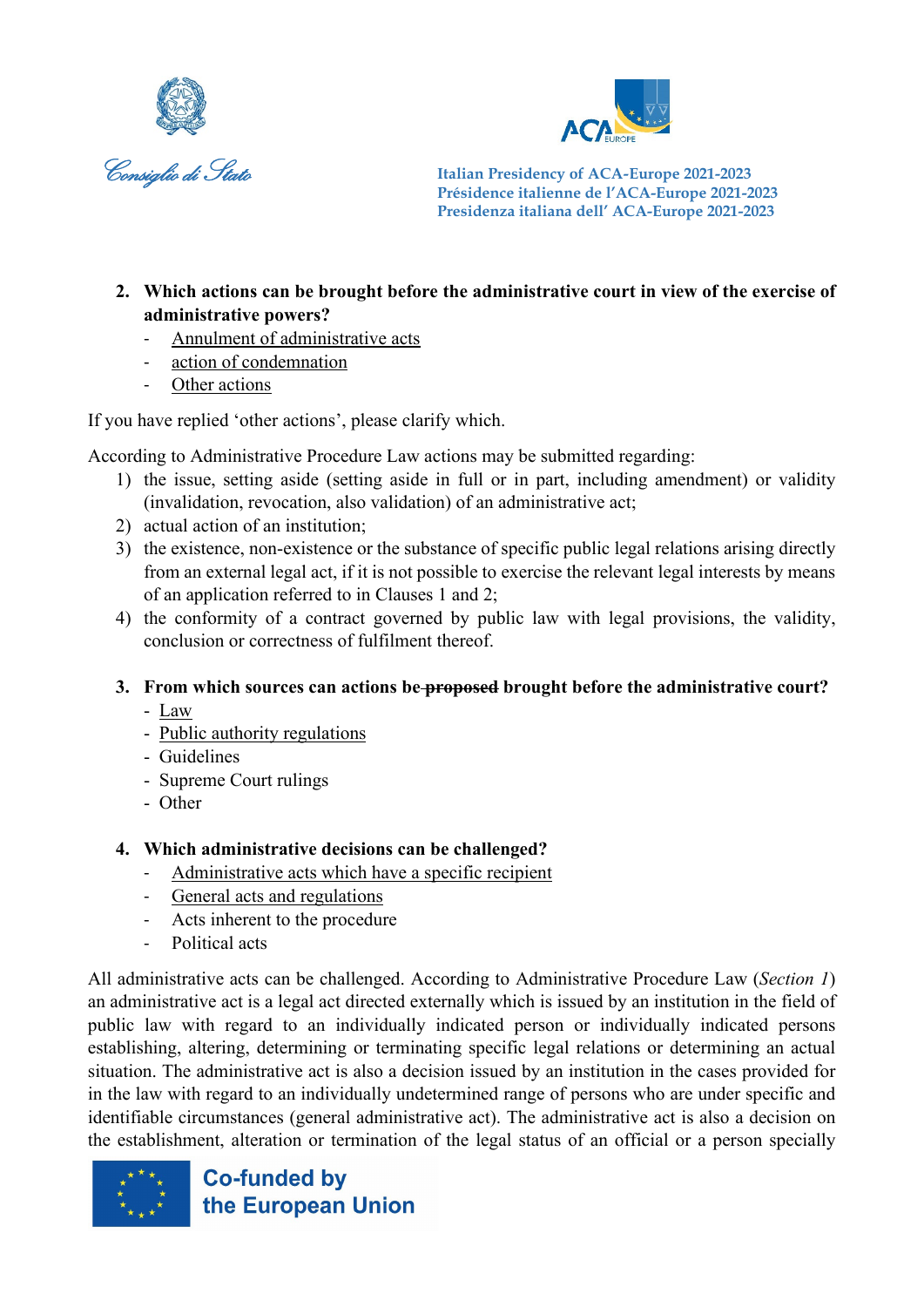



subordinate to the institution, or the disciplinary punishment of this person, and also any other decision if it significantly restricts the human rights of the official or the person specially subordinate to the institution. Within the meaning of this Paragraph an official is not an employee of the institution with whom employment relationships are to be established in accordance with laws and regulations. The administrative act is not the following (cannot be challenged):

- 1) a decision or another action of an institution in the field of private law;
- 2) an internal decision of an institution which only affects the institution itself, an institution subordinate to it or a person specially subordinate to it;
- 3) an interim decision (including a procedural decision) within the framework of administrative proceedings, except for the case where it in itself affects significant rights or legal interests of a person or significantly impedes the exercise thereof;
- 4) a political decision of the Parliament, the President, the Cabinet or a local government council (a political statement, declaration, invitation, and notification of the election of officials, etc.);
- 5) a court ruling, a decision in criminal proceedings, and also a decision taken in the proceedings of an administrative offence case.

#### **5. On the grounds of which defects can the annulment of an administrative act be requested?**

- Breaches of the law
- Breaches of competence
- Technicalities and procedural defects
- Breaches of general principles
- **Other**

A court shall render a judgment having examined whether:

- 1) the administrative act has been issued in compliance with procedural and formal preconditions;
- 2) the administrative act conforms to the norms of substantive law;
- 3) the basis for an administrative act justifies the obligation imposed on the addressee or rights granted, approved or refused to such addressee (*Administrative Procedure Law, Section 250*).

#### **6. Can the judge partially annul the challenged administrative act?**

- Yes
- $N<sub>0</sub>$

If a court finds an application for setting aside or invalidation of an administrative act as founded, it shall set aside the relevant administrative act in full or in part.

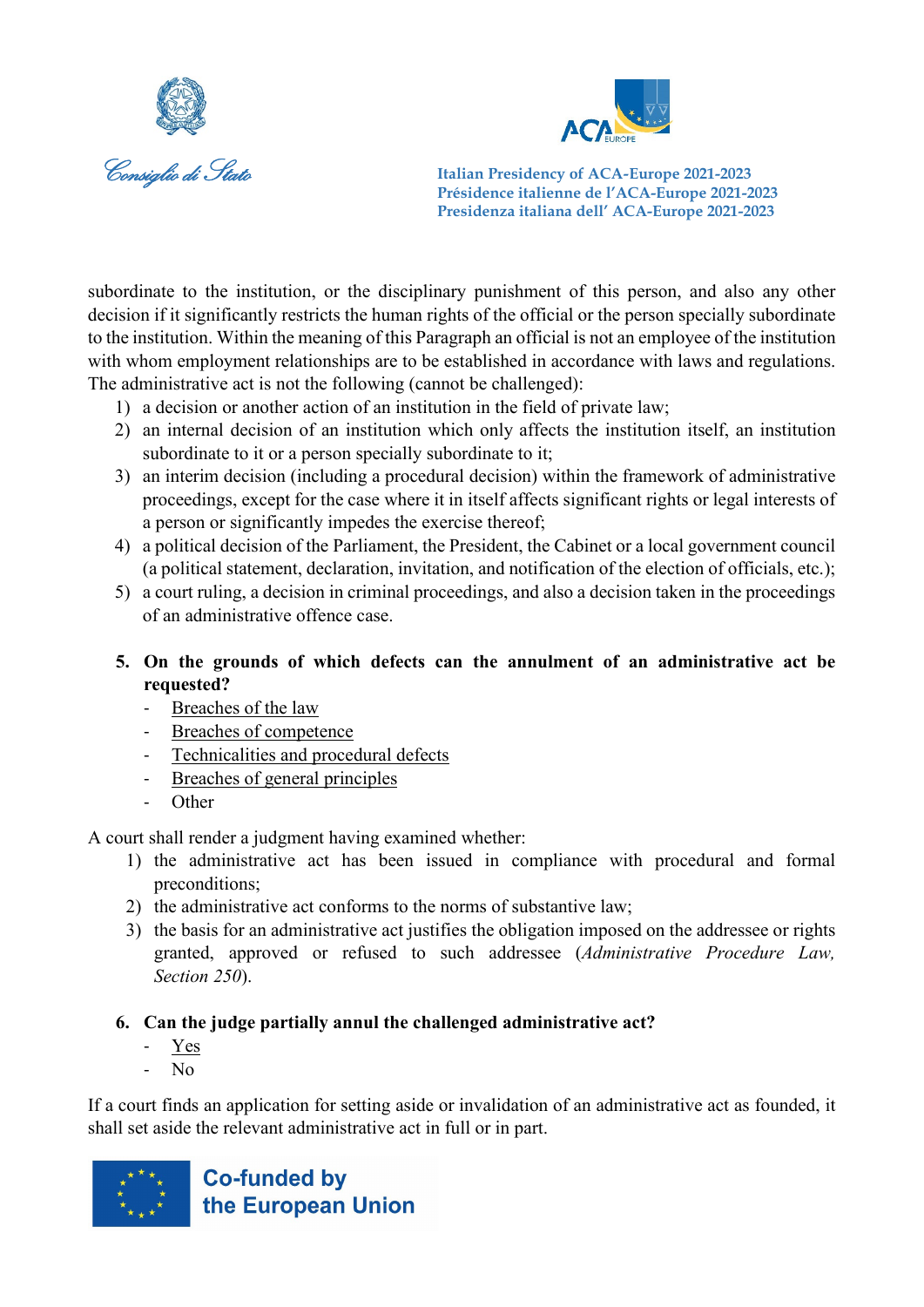



- **7. Can the judge substitute the Administration by modifying the content of the administrative act?** 
	- Yes
	- No

If your reply is yes, please elaborate.

In cases provided for by law a court may amend an administrative act and determine the specific content thereof. However, until now, the legislator has not adopted such special legal provisions (*Administrative Procedure Law, Section 253 (3)*).

- **8. When the judge annuls the challenged act, can he dictate provisions which the P.A. must abide by in the review proceedings of the subject-matter of the litigation?**
	- Yes
	- No

If your reply is affirmative, please elaborate.

Where necessary, a court shall assign an institution to issue a new administrative act that replaces the administrative act which has been set aside or declared invalid. In deciding to issue a new administrative act, the institution shall take into account the facts and legal considerations established in a court ruling (*Administrative Procedure Law, Section 253 (6)*).

- **9. When do the effects of the jurisdictional annulment of an administrative act become applicable?** 
	- From the date of the adoption of the act (*ex tunc* )
	- From the date on which the judgement becomes final (*ex nunc*)
	- **Other**

In a case where an administrative act is set aside, the court shall determine the day as of which the administrative act is to be considered set aside. In most cases an administrative act shall be set aside from the date of its adoption (*Administrative Procedure Law, Section 253 (1)*).

#### **10. Can the judge modulate the effects over time of the ruling of annulment of an administrative act?**

- Yes
- $N<sub>0</sub>$
- Other

See reply to question 9.

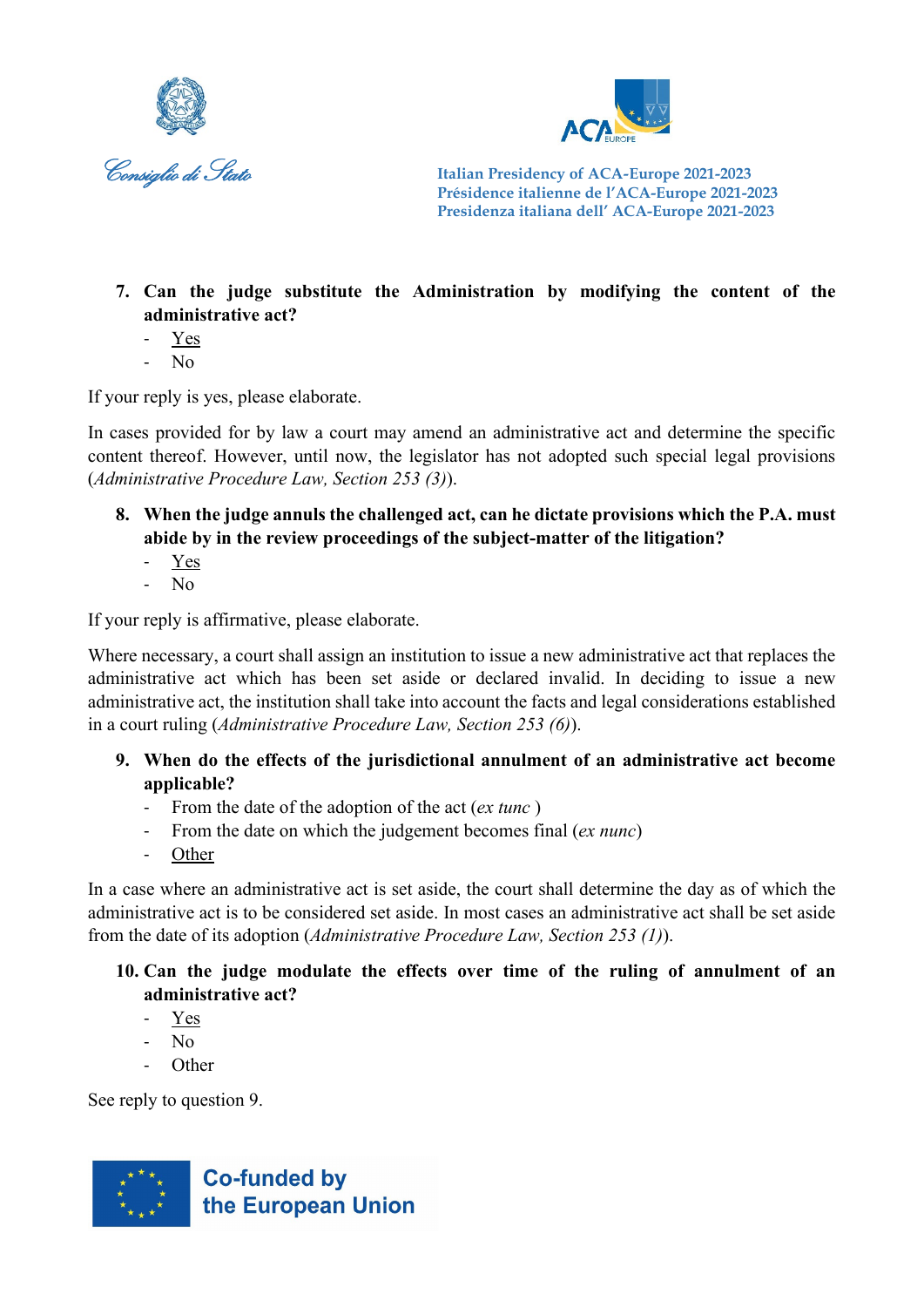



#### **11. Can the act of ordering payments for damages be proposed autonomously or must it always be proposed together with other kinds of actions?**

- Yes
- No
- Only in certain cases

If your reply is yes, please elaborate

A compensation may be claimed concurrently with submitting a submission on the contestation of an administrative act or actual action. If the compensation has not been claimed concurrently with the contestation or appeal of an administrative act or actual action, a submission on the compensation may be submitted to the institution which has caused losses or damage. The compensation may be claimed from the institution if the examination of the relevant administrative case has been completed on the merits. The decision of an institution may be appealed to a court. (*Administrative Procedure Law, Section 93*).

#### **12. In the light of what kind of behaviour is the compensatory action for damages feasible when dealing with a Public Administration?**

- Implementation of an illegal and detrimental administrative act
- Non-observance of the deadline of the procedure
- Lesion of good faith and trust
- Resultant behaviour of the public administration
- Other

#### Please elaborate

Everyone is entitled to claim due compensation for any loss or damage, which has been caused to him or her by unlawful administrative act or unlawful actual action of an institution or procedural mistakes made by the institution. According to the special rules the right to claim compensation in accordance with the procedures of administrative proceedings shall also be applicable to the cases where losses or damage has been caused in criminal proceeding and administrative offence proceeding.

## **13. Which are the different kinds of reimbursable damages?**

- Material damage
- Non-material damage
- Loss of opportunity

Everyone is entitled to claim due compensation for any financial loss or personal damage, including moral damage.

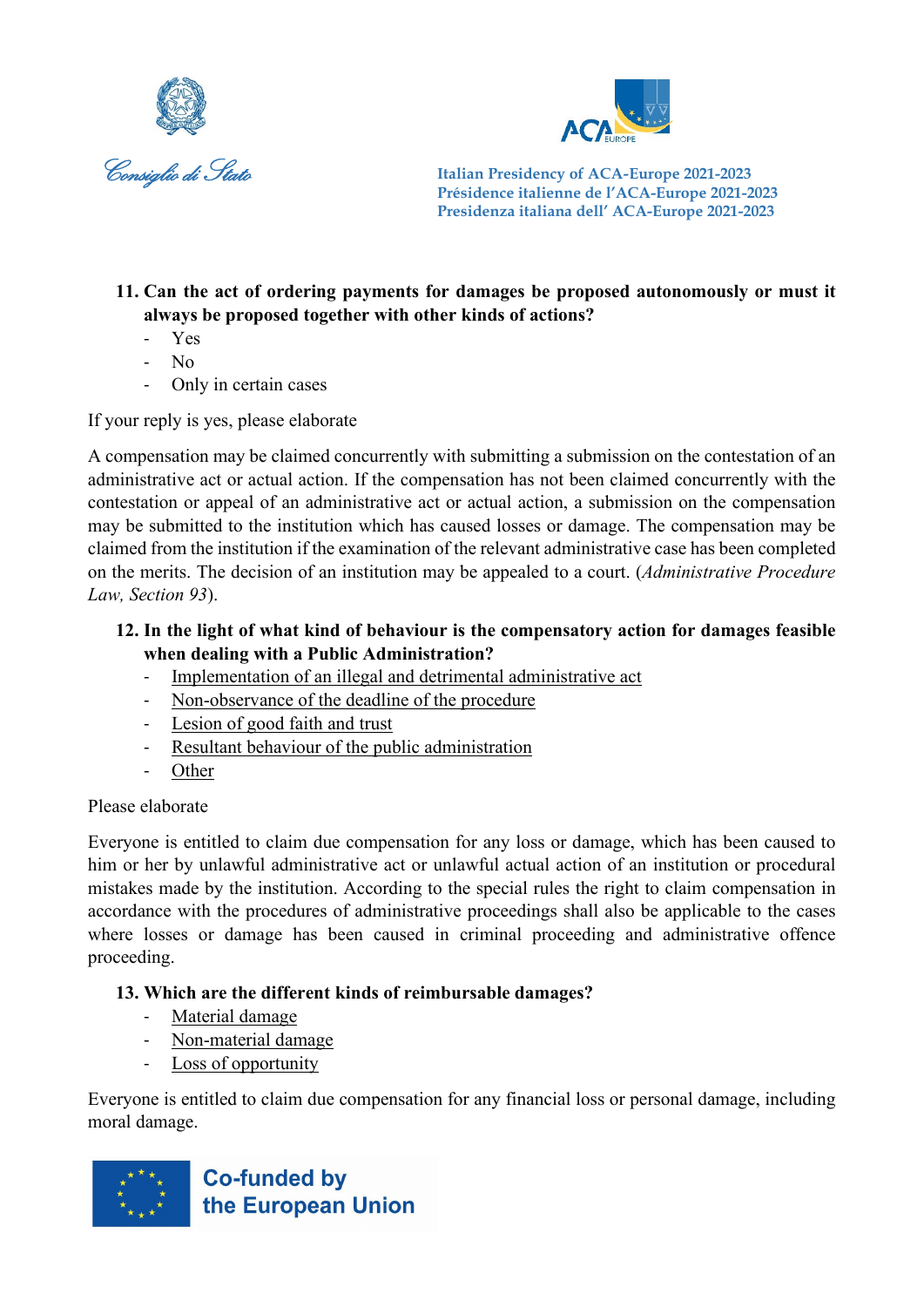



#### **14. Does the omission of lodging an action of annulment result in elision or reduction of the compensatory damages?**

- Yes
- N<sub>o</sub>
- **Other**

A compensation may not be claimed independently but only concurrently with submitting a submission on the contestation of an administrative act or actual action or if the examination of the relevant administrative case has been completed on the merits. If an application for the contestation of an administrative act or actual action is not submitted a compensation may not be claimed.

#### **15. In order to award compensatory damages, is proof of the responsibility of the public administration required? If your reply is affirmative, which party is obliged to provide said proof?**

- $Yes the party with burden of proof is...$
- No

In order to award compensatory damages, need be proven the existence of a causal relationship between the unlawful conduct of the institution and the damage.

An institution shall prove the facts upon which it relies as the grounds for its objections. An applicant, according to his or her capacity, shall participate in gathering evidence. If the evidence submitted by participants to administrative proceedings is not sufficient, the court shall gather it upon its own initiative.

#### **16. Can the judge convert** *ex officio* **one action into another?**

- Yes
- No

If the reply is yes, please elaborate

The court may clarify the claim according to the applicant's will and purpose. However, if the applicant insists on a specific claim, the court must take it into account and decide the relevant claim.

#### **17. Is there a time-limit for the proposition of the compensatory action?**

- Yes
- No

If the reply is yes, please elaborate

A compensation may not be claimed independently. If the compensation has not been claimed concurrently with the contestation or appeal of an administrative act or actual action, the

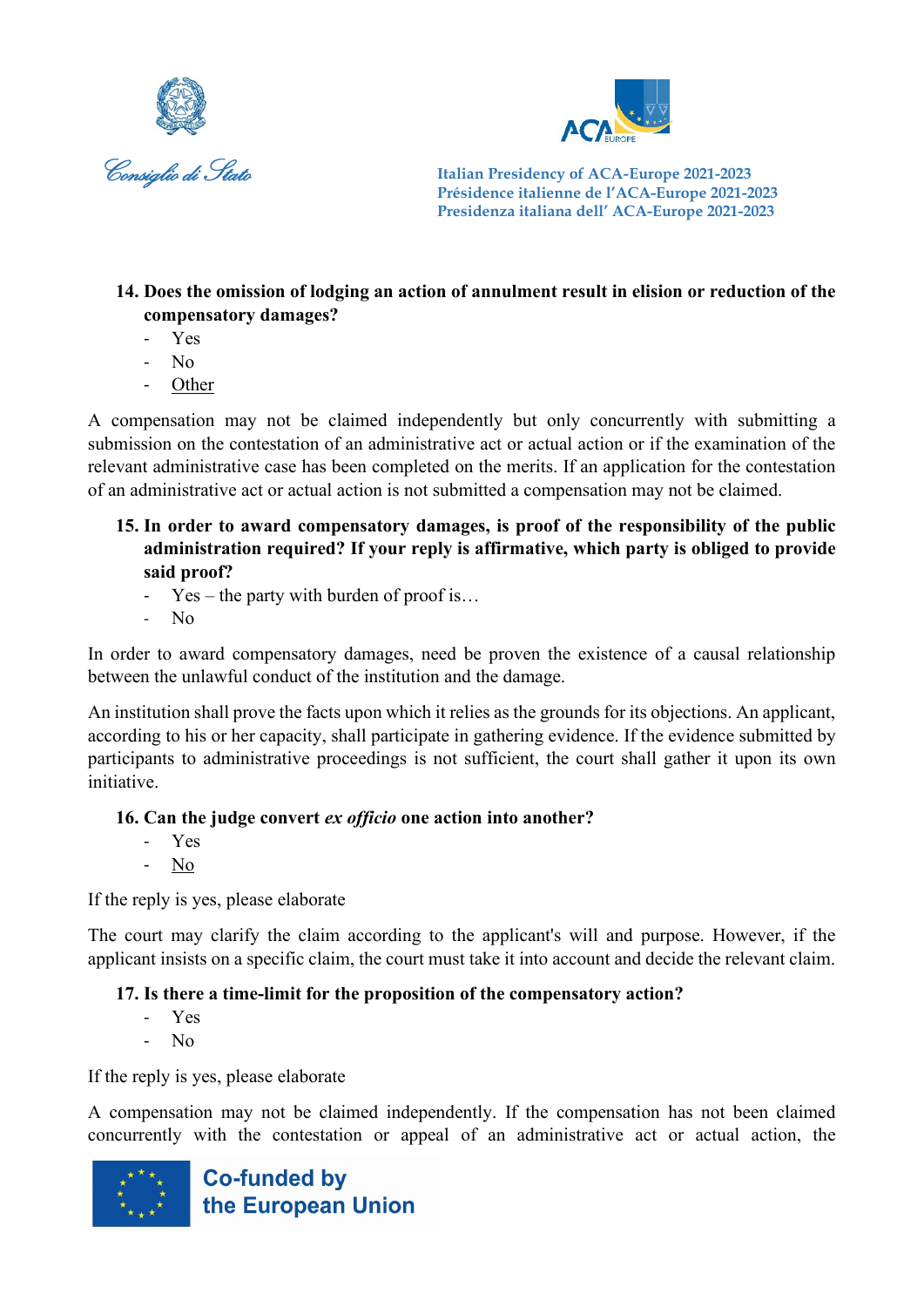



compensation may be claimed from the institution (if the examination of the relevant administrative case has been completed on the merits) within one year from the day when a person found out or was supposed to find out the loss, but not later than within five years from the day the relevant administrative act comes into effect. The decision of an institution may be appealed to a court within one month from the day the decision comes into effect.

#### **18. Can the judge rule that the Administration implement an administrative act? If your reply is affirmative, what are the prerequisites for implementation?**

- Yes explain
- $N_0$

If an institution fails to properly execute an administrative act favourable to an addressee or a third person, the relevant person may submit a complaint regarding this fact to a higher institution, if any, and then to a court. In examining such complaint, the court may decide to impose an obligation on the institution to execute the administrative act within a specific term (*Administrative Procedure Law, section 358 (5)*).

## **SESSION II – SPECIAL PROCEDURES**

#### **1. Does your administration have provisions for special procedures**

- Yes
- No

If the reply is yes, please elaborate

There are provisions for the special procedures in the administrative process according to Administrative Procedure Law:

- 1) Procedure regarding applications for interception or resumption of operation of administrative act, as well as application of temporary regulation
- 2) Procedure regarding applications on re-examination of a case after a judgment or decision comes into effect due to newly discovered circumstances
- 3) Execution of an administrative act and enforcement of a court ruling

There are also special procedures according to special legal provisions of other laws. For example, procedure regarding applications according Law on Submissions and Freedom of Information Law, Public Procurement Law, Law on Meetings, Processions, and Pickets, in cases related to the Parliament elections, in cases related to decisions of regulatory authorities.

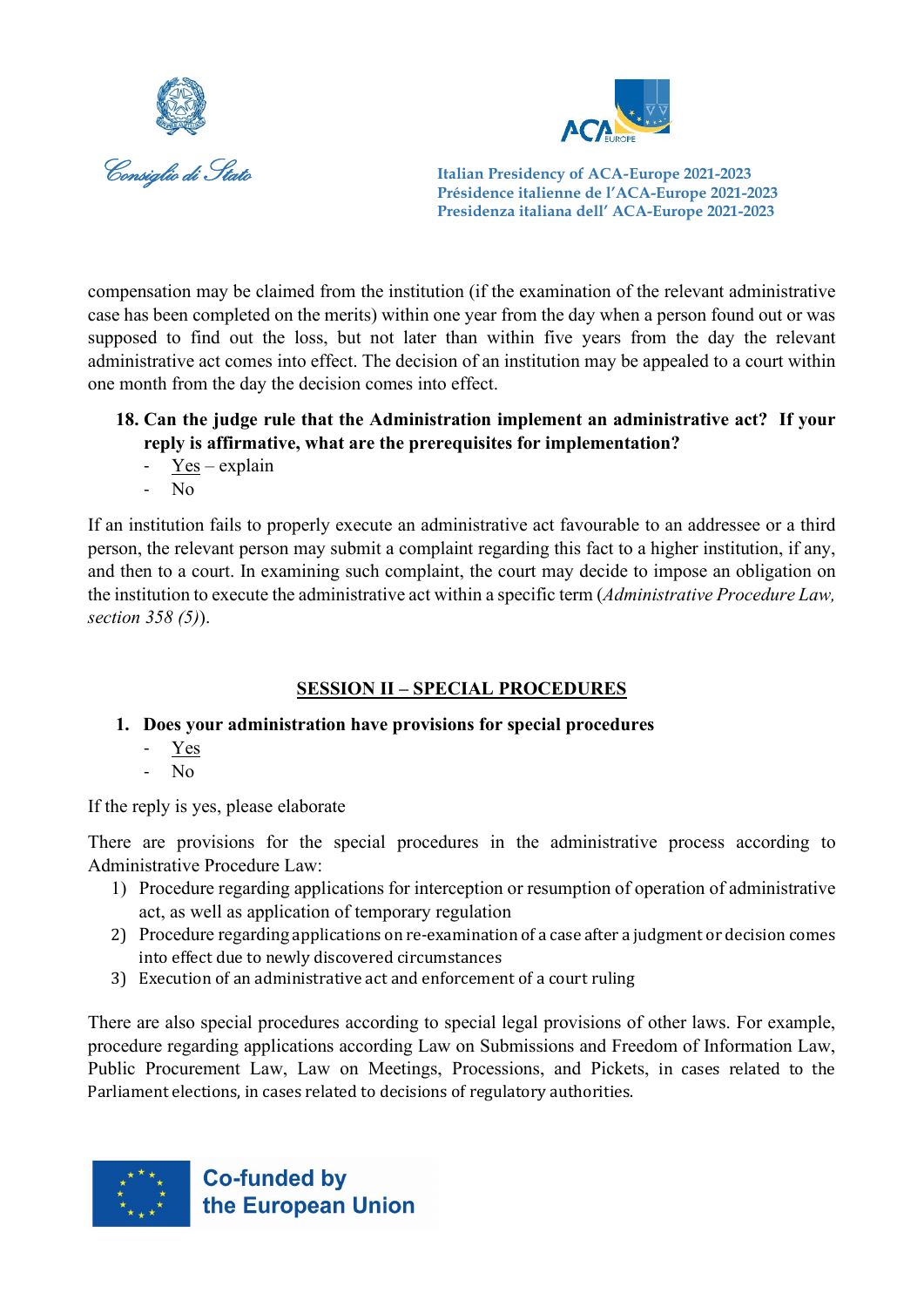



#### **2. What do the specialities consist of?**

- Ways of introducing the appeal
- Procedural time-limits
- Jurisdiction of the court
- **Other**

In most cases the special procedure is related to appeal procedures for an institution decision or court judgment. For example, cases related to the Parliament elections and cases related to decisions of the Minister of Interior on entering foreigners in the list of the persons who are prohibited to enter the Republic of Latvia, the Supreme Court examines as the court of the first (and the only) instance. An application in cases related to Law on Submissions may be submitted to the Administrative District Court (court of first instance) and a judgement shall not be subject to appeal. The decisions of regulatory authorities may be appealed to a regional administrative court (court of appeal) and a judgement may be appealed by submitting a cassation complaint.

A request for provisional remedies and cases related to rights of the child shall be examined out of order in accordance with urgent procedures.

A re-examination of the case due to newly discovered circumstances shall be initiated upon application of a participant to the case. The application shall be examined by the same court by a judgment or decision of which examination of the case on the merits has been completed. The application may be submitted within three months from the day when the circumstances forming the basis for re-examination of the case have been established.

#### **3. The special rites are established:**

- According to subject (for example, tenders, procedures of expropriation, independent administration authorities)
- According to actions
- Both of the above

#### Please elaborate

Special provisions specified in the Administrative Procedure Law are related to a specific action, while special procedures according to special legal provisions of other laws mostly are related to particular subject.

- **4. Does your system provide for appeals against the silence of the Administration at the request for an administrative provision presented by a private individual?**
	- Yes
	- N<sub>o</sub>

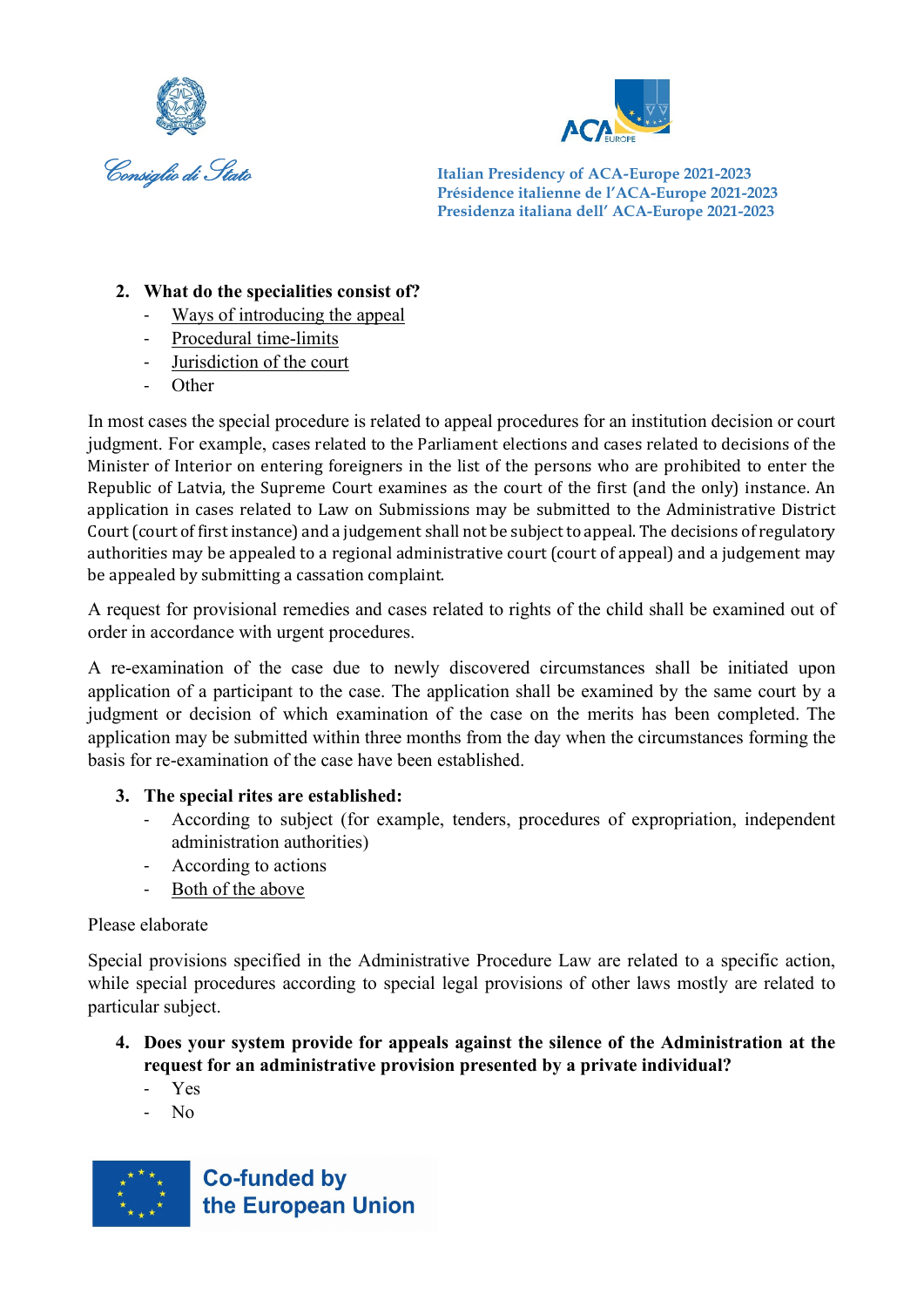



If the reply is yes, please elaborate

A private person has the right to appeal to a court the failure to act of an institution if the institution, in accordance with the legal provisions, had or has an obligation to perform some action (*Administrative Procedure Law, section 89 (2)*).

If an institution fails to comply with the time limit specified in Administrative Procedure Law or another external legal act within which, in the course of administrative proceedings, it is required to perform a procedural action on behalf of a participant to the administrative proceedings, this participant to the administrative proceedings may submit a complaint to a higher institution but if there is no higher institution - to a court. The higher institution shall, within seven days, but the court shall, within a reasonable time limit, take a decision by which it assigns the authority to perform the relevant procedural action by setting a specific time limit (*Administrative Procedure Law, Section 49 (2)*).

If an institution fails, within a specific term, to execute the decision of a higher institution or the court, the relevant procedural action shall be deemed to have been performed, if that is practically and legally possible. If that is not practically or legally possible, a participant to the administrative proceedings for whose benefit the relevant time limit has been stipulated has the right to claim compensation, moreover, failure to comply with the time limit shall of itself be considered as moral harm (*Administrative Procedure Law, Section 49 (3)*).

However, to be noted silence of the Administration is not a common problem in Latvia.

#### **5. Do the Administrations comply spontaneously with the decisions of the administrative courts?**

- Yes, always
- No, never
- In the majority of cases, in any case more than in 50% of cases
- Hardly ever, in any case less than in 50% of cases

A court judgment which has come into effect shall be mandatorily enforced. Institutions enforce court judgments in the absolute majority of cases.

**6. In your legal system, is there a special procedure for ensuring the integral execution of the sentence**?

- Yes

- No

If the reply is yes, please elaborate

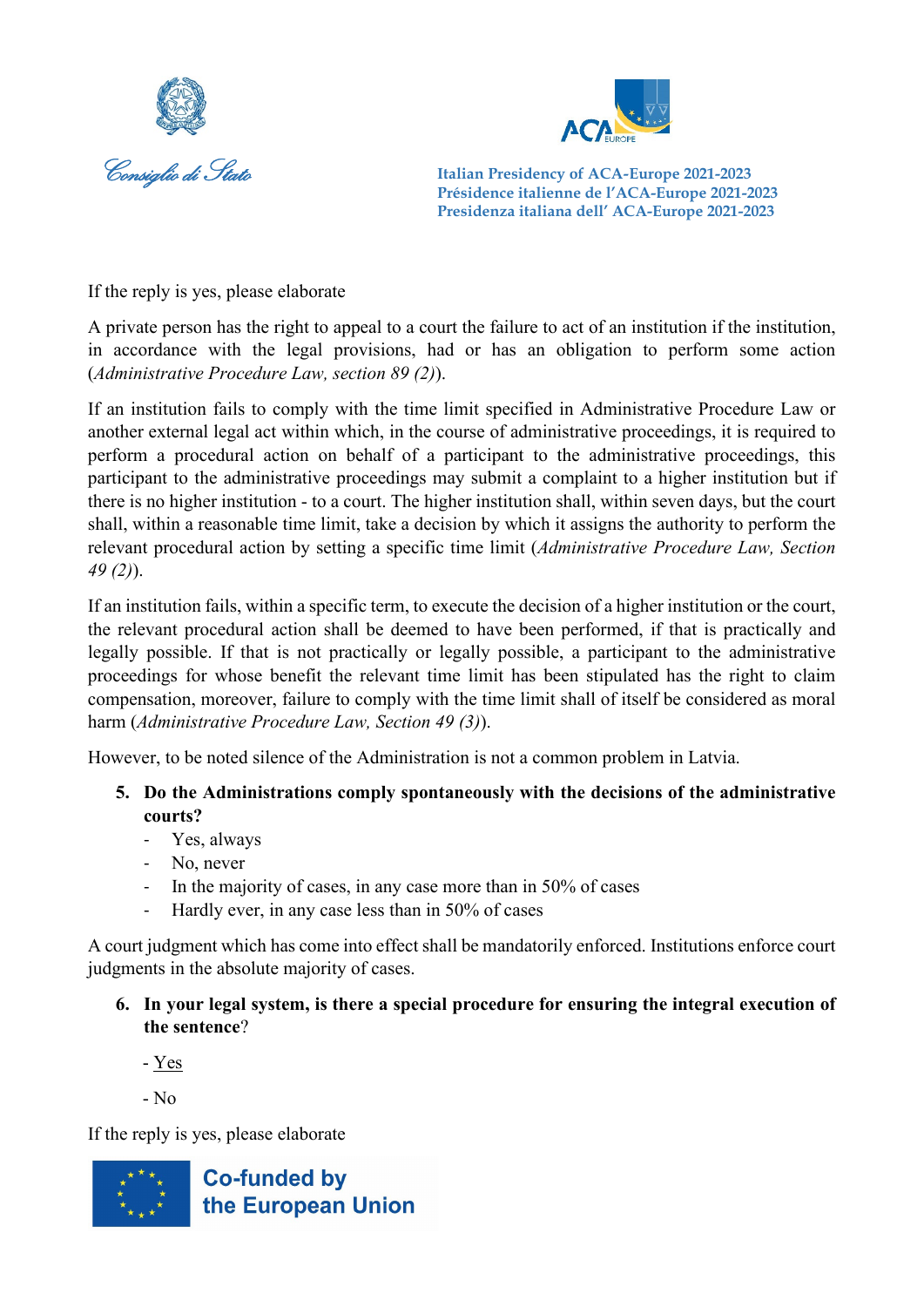



Consiglio di Stato **Italian Presidency of ACA***-***Europe 2021-2023 Présidence italienne de l'ACA-Europe 2021-2023 Presidenza italiana dell' ACA-Europe 2021-2023**

It is the obligation of an institution to properly and in good time enforce a judgment or another decision (ruling) directed against it, rendered or taken by a court in an administrative case. A participant to the administrative proceedings may submit a complaint regarding improper or nonconforming enforcement of a court ruling. In deciding a complaint, a court may impose a pecuniary penalty on the responsible official (*Administrative Procedure Law, Section 375 (1), 376 (2), (3)*).

- **7. Are the judge's decisions which are not of the last resort immediately enforceable?** 
	- Yes
	- No

If the reply is yes, please elaborate

A court judgment shall come into effect after the term for the appeal thereof in accordance with appellate procedures has expired and a notice of appeal has not been submitted. If the law prescribes that a judgment of a court of first instance is not subject to appeal, such judgment shall come into effect on the day it is pronounced (*Administrative Procedure Law, Section 363 (1)*).

- **8. Following the annulment of a decision characterized by discretionary power, the interested party is forced to challenge each of the ulterior negative decisions which have been deemed illegitimate by dint of defects which are different to those identified by the judge or, in alternative, are there certain mechanisms of "reduction" of the aforesaid discretionary power which ensure the definition of the litigation once and for all?**
	- Yes elaborate
	- No

If we have understood the question correctly, in the Latvian legal system court control must be carried out in each case in order to assess the legality and considerations of usefulness of an administrative act issued by an institution or of the actual action of an institution within the scope of discretionary powers. At the same time, authorities must take into account the judgment of the court when dealing with a similar case.

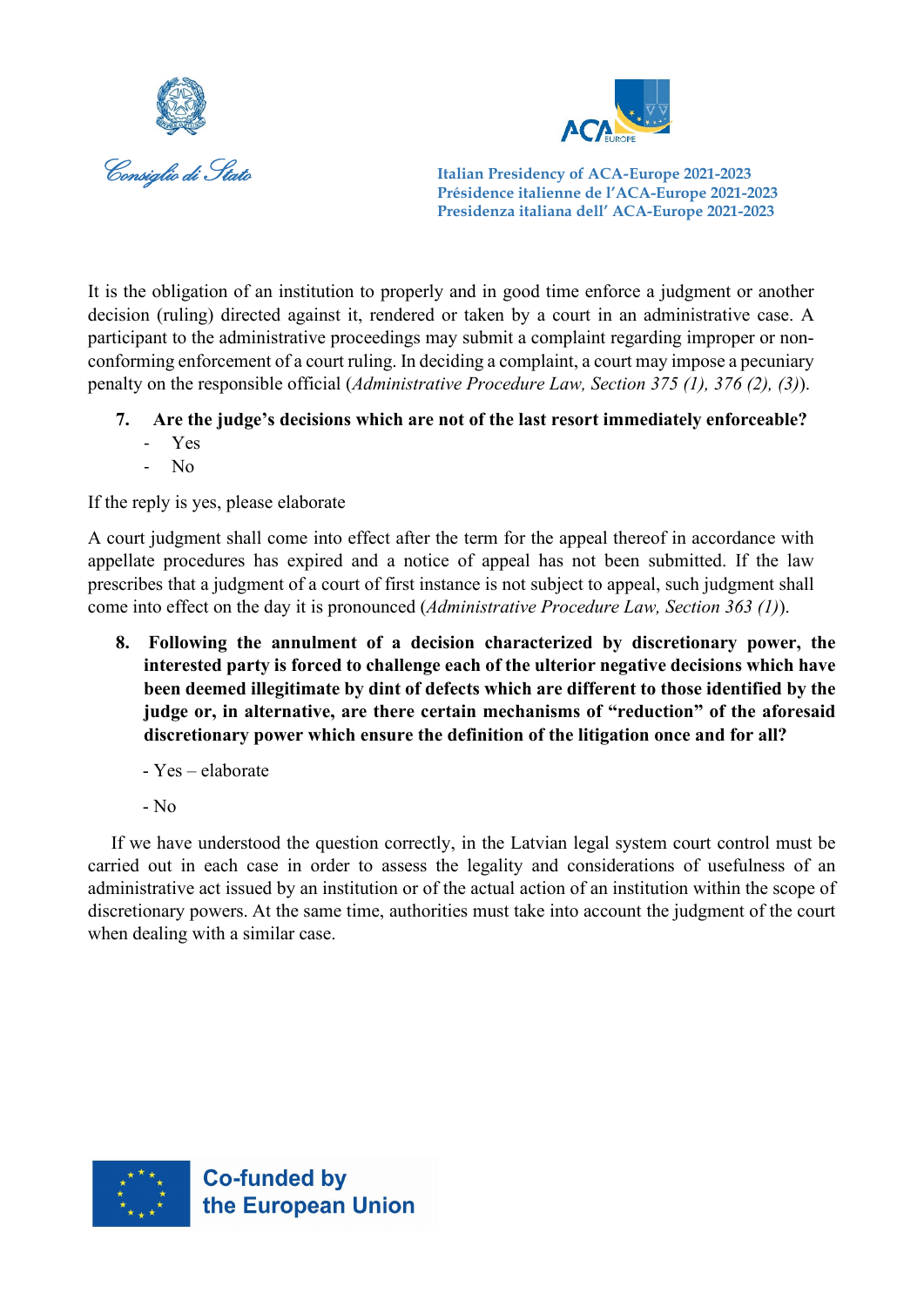



#### **SESSION III – PRECAUTIONARY MEASURES**

- **1. Does the proposition of an appeal automatically suspend the effectiveness of the administrative act?** 
	- Yes
	- No

Submission of an application to a court for the setting aside of an administrative act or revocation or invalidation thereof shall suspend the operation of the administrative act from the day the court receives the application (*Administrative Procedure Law, Section 185 (1)*). This provision does not apply to the following cases (*Administrative Procedure Law, Section 185 (4)*):

- 1) an administrative act imposes an obligation to pay a tax, fee or make any other payment into the State or local government budget, except for punitive payments (fines and penalties);
- 2) it is provided for by other laws;
- 3) on the basis of urgency of the execution of an administrative act in a specific case, an institution has especially determined that operation of an administrative is not suspended by the submission of an application to a court;
- 4) administrative acts of the police, border guard, State Fire and Rescue Service and other officials authorised by law have been issued in order to immediately prevent a direct danger to the national security, public order, environment, or the life, health or property of persons;
- 5) an application has been submitted by an addressee of a favourable administrative act in order to achieve the issue of a more favourable administrative act;
- 6) an administrative act establishes, changes or terminates the legal status of an official of an institution;
- 7) an actual action is appealed;
- 8) it is refused to establish legal relations under an administrative act;
- 9) an application has been submitted regarding a general administrative act;
- 10) an administrative act sets aside, cancels or suspends a special permit (licence, certificate, accreditation, etc.);
- 11) an application has been submitted regarding an administrative act which sets aside an unlawful administrative act favourable to the addressee.

In the mentioned cases the applicant may, while the examination of the case on the merits is not completed, request a court, by a reasoned request, to suspend the operation of an administrative act or actual action (*Administrative Procedure Law, Section 185 (5)*).

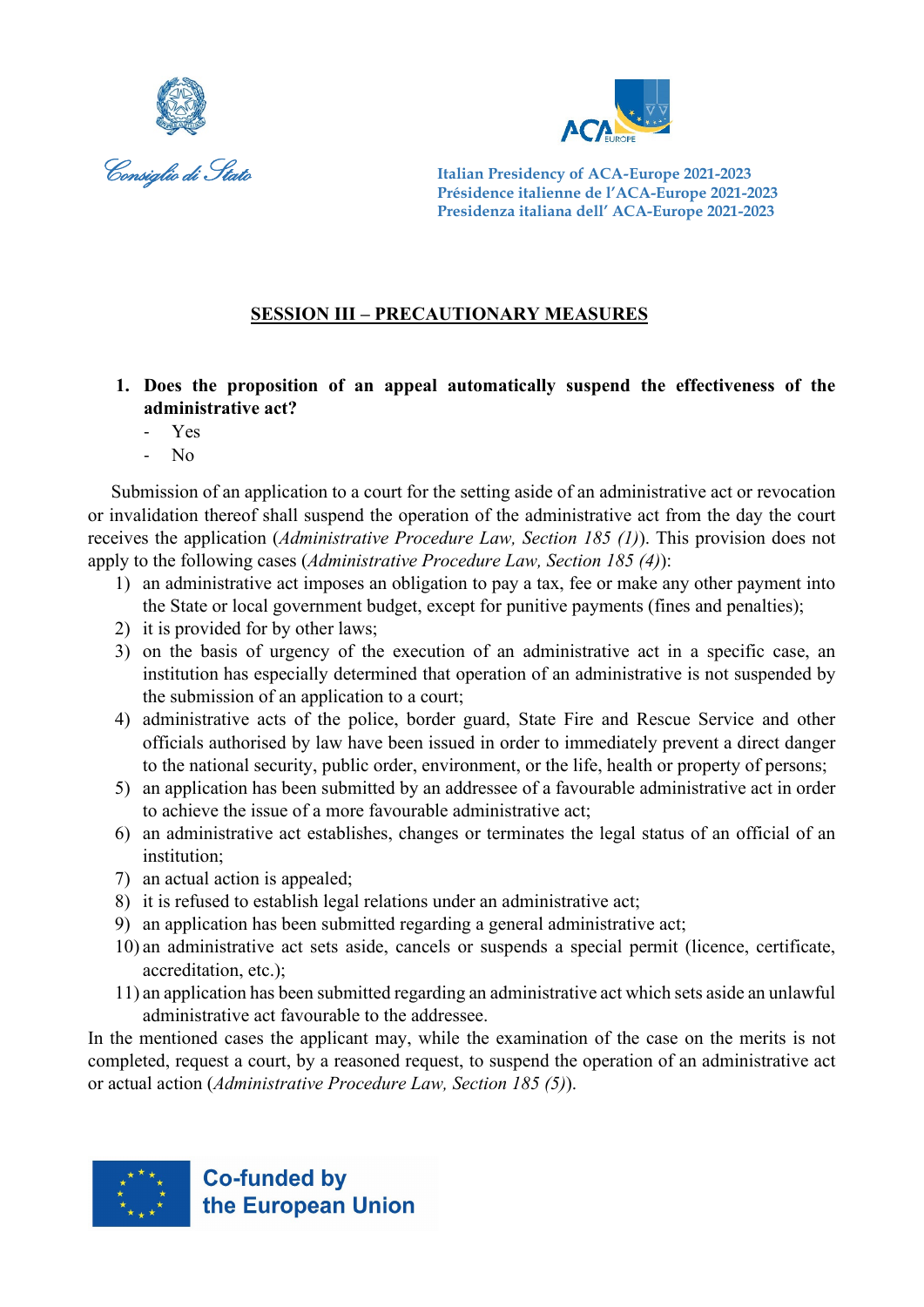



- **2. In your legal system, are precautionary measures provided for?** 
	- Yes
	- No
- **3. What kinds of decisions can the judge apply as a precautionary measure?** 
	- The suspension of the challenged act;
	- ( if the subject of the challenge is the refusal of an application) a positive measure which provisionally anticipates the effects of the administrative act being contested;
	- The order to the administration to re-examine the application on the strength of indications contextually provided by the judge;
	- Whatever measure necessary to satisfy, in each case, the precautionary requests presented by both parties

In the Latvian legal system, on the basis of a request of the applicant the judge may apply the following provisional remedies:

- 1) Suspension or renewal of operation of an appealed administrative act or actual action (*Administrative Procedure Law, Section 185, 1851* ).
- 2) Interim measure (*Administrative Procedure Law, Section 195 -202*). Means of an interim measure may be as follows:
	- 1) a court decision which substitutes for the requested administrative act or actual action of an institution until a court judgment;
	- 2) a court decision which imposes an obligation on the relevant institution to perform a specific action within a specific term or prohibits a specific action;
	- 3) a court decision by which the Land Register is assigned to register a prohibition to act with the immovable property of a person.
- 3) Judgments to be Enforced Immediately (*Administrative Procedure Law, Section 265*).
- **4. What are the conditions for the acceptance of a precautionary request?**
	- The probable validity of the action
	- The probable validity of the action together with a serious prejudice
	- The prevalence of public or private interest, based on the results of the equilibrium/assessment
	- The required prerequisites of trial law to accord precautionary measures vary according to the different types of litigation
	- Other prerequisites ( please specify )

If there are grounds to believe that the appealed administrative act or consequences of non-issue of the administrative act might cause significant damage or losses the prevention or compensation of

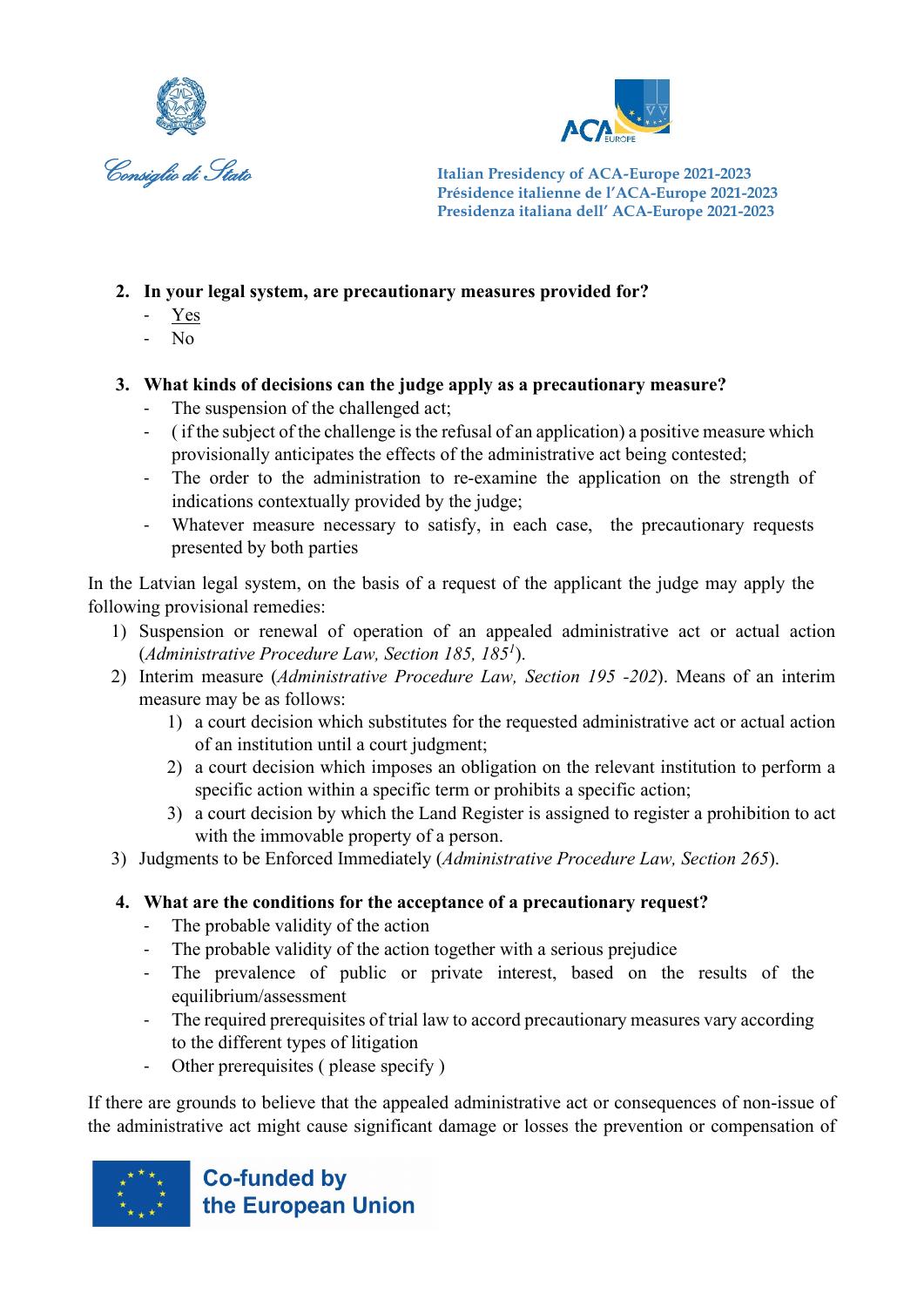



which would be significantly hindered or would require unreasonable resources, and if, upon evaluating information at the disposal of the court, it may be established that the appealed administrative act is *prima facie* unlawful, the court may, upon a reasoned request of the applicant, take a decision on an interim measure or suspension or renewal of operation of an appealed administrative act or actual action.

On the basis of a request of the applicant, a court may determine that a judgment is to be enforced immediately in full or in part if due to special circumstances the delay in the enforcement of the judgment may cause substantial losses to the applicant or the enforcement of the judgment may become impossible.

- **5. Can the judge force the petitioner to pay bail?**
	- Yes
	- No
	- If yes, in which cases?

The only security deposit in the amount of EUR 15 shall be paid for a request for temporary protection. A security deposit shall be repaid in full if a request for temporary protection is satisfied in full or in part.

#### **6. Are precautionary measures generic?**

- Yes
- No are there some subjects in which precautionary measures are not admitted? Which?
- **7. Can a precautionary request be introduced autonomously before the presentation of the main trial proceedings (** *ante causam* **)?**
	- Yes
	- No

A request for provisional remedies is only possible after initiation of a case before a court.

- **8. In the event of cautionary request** *ante causam***, does the precautionary decision of the judge lose effectiveness?**
	- Yes, in the event that the interested party does not initiate main trial proceedings within the mandatory time-limit
	- No, its effectiveness remains intact even if the main trial proceedings have not been initiated within the mandatory time-limit or even if the time-limit has expired

A request for provisional remedies is not acceptable *ante causam.*

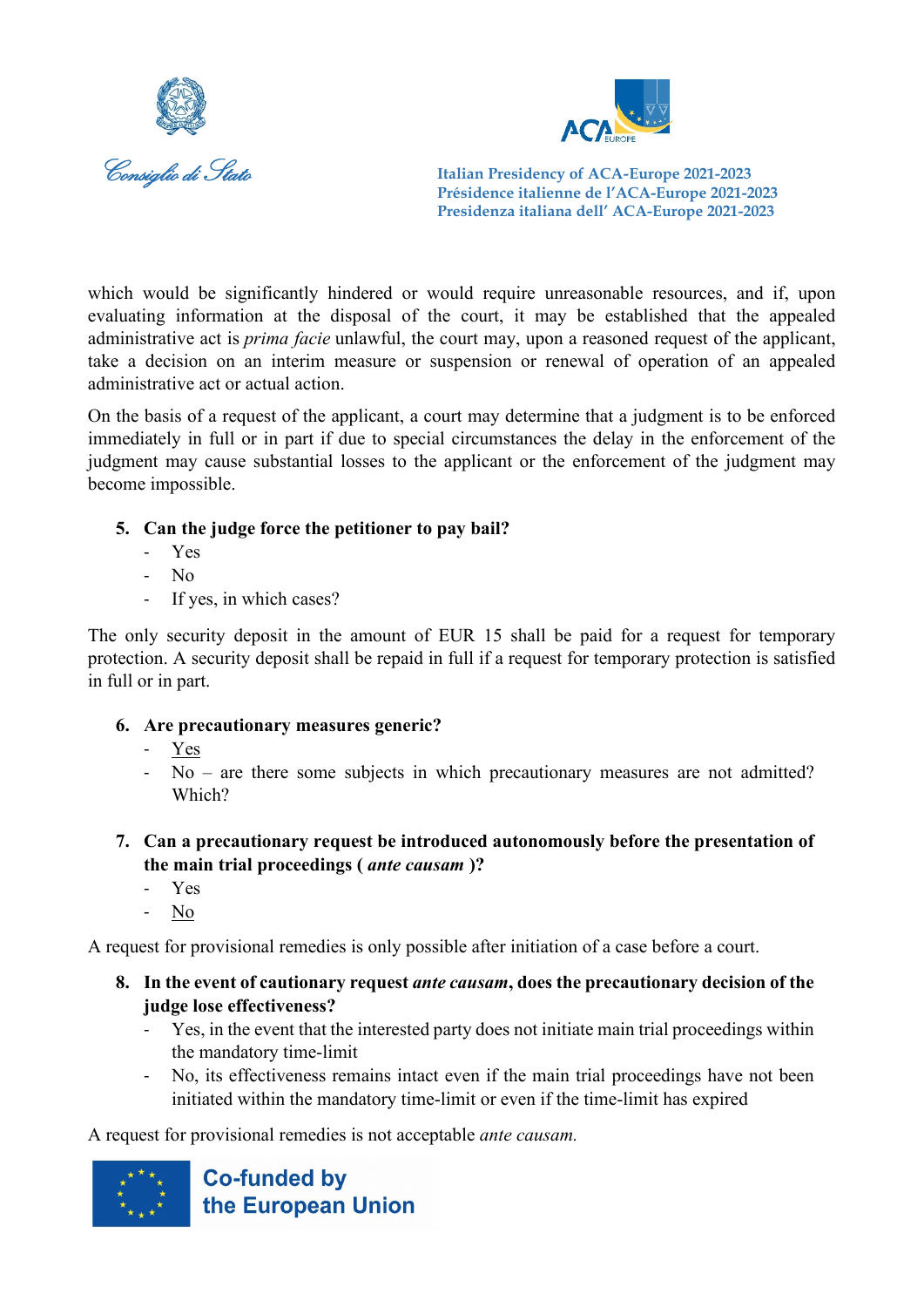



- **9. When dealing with the precautionary request, does your legal system provide for specific procedure?** 
	- Yes (give details of the main characteristics with regard to : trial deadlines, type of decision, motivational burden, ways for establishing debate)
	- No

A request for a provisional remedy shall be examined in the written procedure. A court shall examine the request within a reasonable time limit by taking into account the urgency of the situation but not later than within one month from the day of initiation of the case but if the case has been initiated - from the day of receipt of the request.

#### **10. Is the precautionary decision taken unilaterally or collegiately?**

- Unilaterally;
- Collegiately;
- Collegiately, but in the event of extreme urgency, the precautionary decision can be taken temporarily by means of a simple unilateral decree;

At a court of first instance a decision shall be taken by a judge sitting alone. In an appellate court and in a court of cassation – collegially in the composition of three judges.

#### **11. During the discussion of the precautionary request, can the judge directly define the judgement on the merit?**

- Yes ( explain in which conditions )

- No

The decision on the provisional remedy shall contain only a *prima facie* assessment of a case on the merits.

#### **12. Can precautionary measures be challenged before the Supreme Court /Council of State?**

- Yes
- Yes, but only if they pass a test of eligibility
- No

An ancillary complaint may be submitted regarding a decision regarding the issue of a provisional remedy.

- **13. Can the Supreme Administrative Court / Council of State, as a precautionary measure, suspend the judgements on the merit of a judge of a lower level?** 
	- Yes
	- No